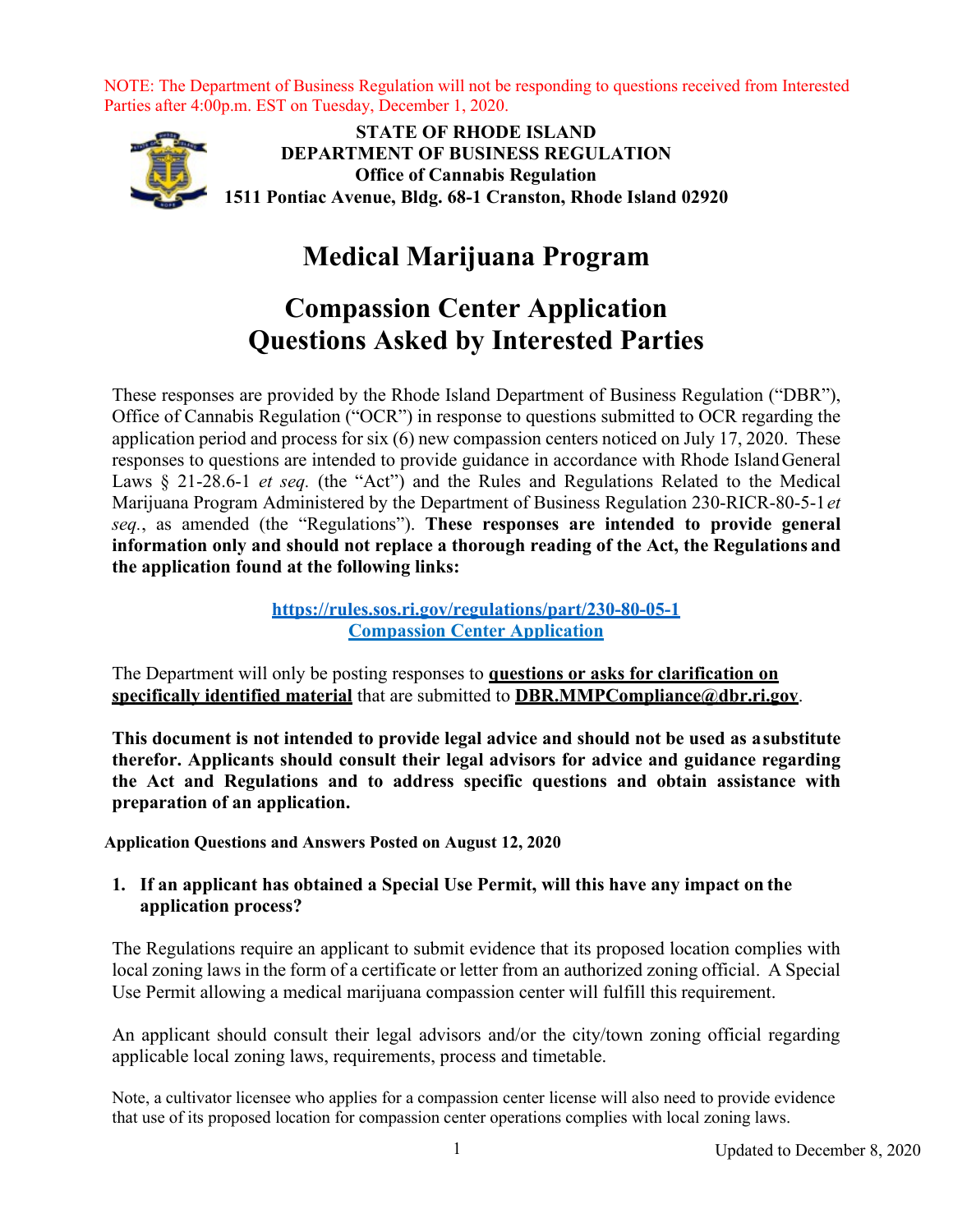## **2. May a licensed cultivator partner with more than one investor/group on an application in the same Zone?**

No, a person or entity cannot be an "interest holder" (as defined in the Application and Regulations) with respect to more than one applicant/application for a compassion center license per zone.

## **3. Will you be "qualifying" the applications on a rolling basis, similar to the cultivation aps or will they all be evaluated at one time at the close of the application period?**

The Department's timetable for review and evaluation of the applications will be dependent upon the number of applications and timeframe in which they are received.

# **4. I have someone interested in being on my compassion center app; however, he is working at a present dispensary and concerned about being fired if employers find out. How protected is someone in this situation from the public view?**

The Department is committed to a fair and transparent licensing process. As stated in the application, the Department is requiring applicants to submit a redacted version of the application for purposes of public records disclosures. An application must include the names of all individual and entity "interest holders" (as defined in the Application and Regulations). Interest holder names will not be redacted.

## 5. If a town requires a Special Use Permit, is this required in order to apply and be qualified **by the DBR? The application mentions being able to operate within 9 months. Please clarify how a SUP requirement by a town affects an application.**

If a final zoning approval/certificate is not available upon submission of an application, the applicant must include in its application a letter from an authorized zoning official confirming that a complete zoning application has been received by and is under review by the city/town along with the projected timetable for final decision. Thereafter, if the applicant is selected forlicensure in the random lottery, the applicant will have nine (9) months from the date of selection to complete all pre-requisites for issuance of the compassion center license, including providing the Department with confirmation that the city/town has issued a final special use permit or other applicable zoning approval.

An applicant should consult their legal advisors and/or the city/town zoning official regarding applicable local zoning laws, requirements, process and timetable.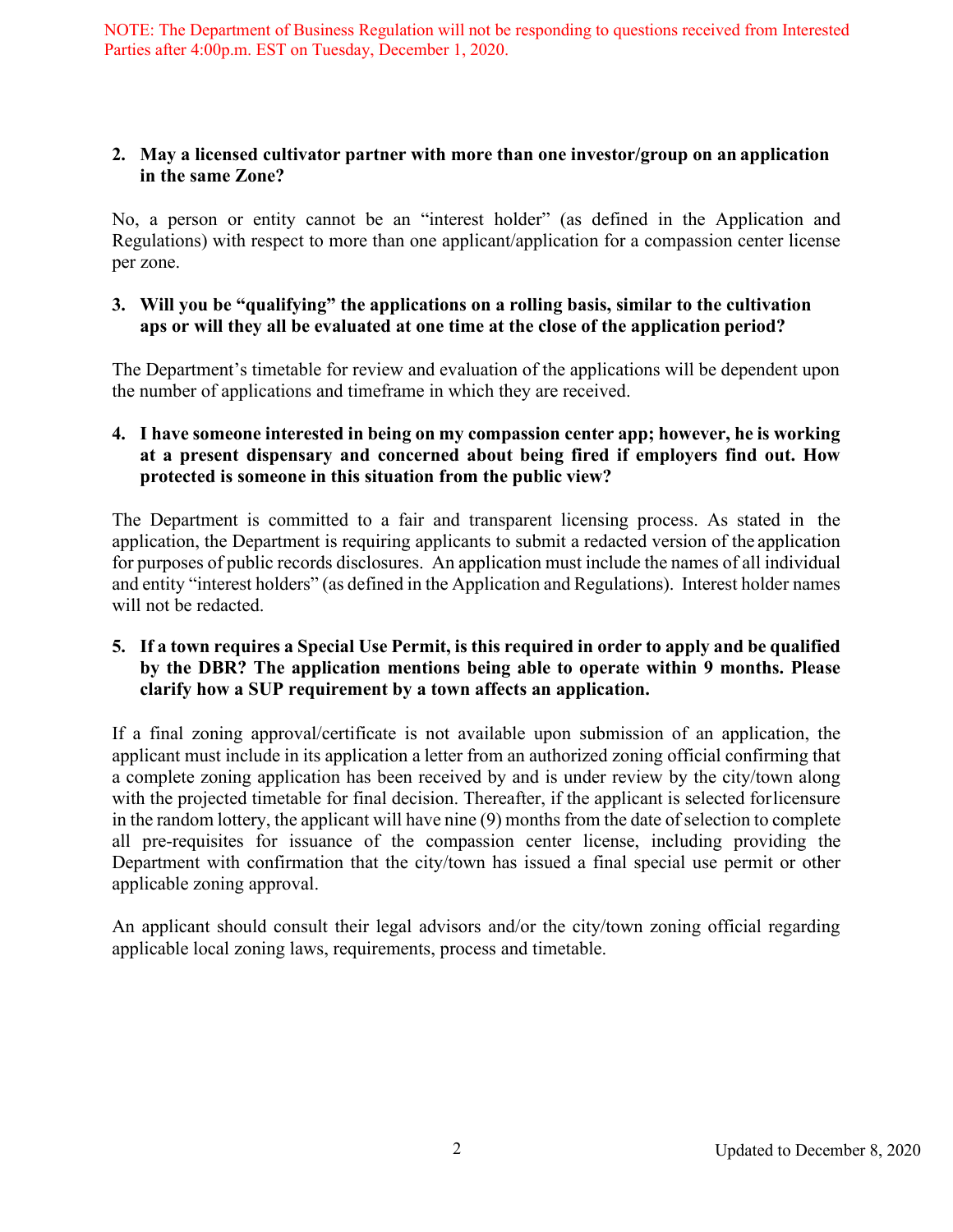## **6. Can a new compassion center license holder that does not have cultivation operations already start cultivating without first getting a variance?**

No, a variance will be required as provided in the Regulations. Except as provided in §  $1.6.4(A)(1)(g)$  discussed below in Question #7, if an applicant is approved and selected for a new compassion center license, the applicant/licensee will not be permitted to possess or cultivate medical marijuana seedlings or plants unless a variance request is submitted to, and approved by, the Department in accordance with  $\S$  1.6.4 of the Regulations. An applicant may include in its application information about past cultivation experience and may propose to conduct cultivation activities and/or a licensing of premises for cultivation provided, however, that any such cultivation proposals will not be evaluated or considered by the Department as part of initial licensing. Any such cultivation proposal will only be evaluated and considered by the Department at a later date, as determined by the Department in accordance with § 1.6.4 of the Regulations.

## **7. Can a new compassion center license holder that already has a cultivation operation at the time their license issues continue their grow operation?**

Pursuant to  $\S$  1.6.4(A)(1)(g) of the Regulations, if an applicant who already holds a cultivator license under the Act applies and is approved and selected to hold a new compassion center license, the applicant/licensee will be able to continue their previously licensed cultivation operations under the newly issued compassion center license, provided that when the new compassion center license is issued, the cultivator license shall be merged into and surrendered to the Department in accordance with R.I. Gen. Laws  $\S$  21-28.6-12(b)(10). Once merged, cultivation of medical marijuana will then be conducted under the new compassion center license subject to the same class size/scope limits of the merged cultivation license.

# **8. What if the acquisition of that cultivation operation is contingent upon the issuance of the compassion center license?**

Any acquisition or similar transaction (conditional or otherwise) pertaining to a compassion center application that, if selected for licensure, will involve a continuation of cultivation operations by merger of an existing cultivator license into the compassion center license must be disclosed in the compassion center application. Copies of all transaction agreements must be provided with the application to confirm the inclusion of the cultivator license. The application must disclose all "interest holders" (as defined in the Application and Regulations) in the compassion center applicant and cultivator licensee. Note, a person or entity cannot be an "interest holder" (as defined in the Application and Regulations) with respect to more than one applicant/application per zone.

## **Application Questions and Answers Posted on August 21, 2020**

# **9. [W]ould DBR allow a compassion [center] license with multiple cultivator licenses and multiple locations[?]**

No. An applicant who is approved and selected for licensure as a compassion center will only be licensed to conduct compassion center operations at the proposed location set forth in the application and, if that applicant already holds a cultivator license under the Act, the applicant will be permitted to continue their existing licensed cultivator operations (same class size/scope limits) at that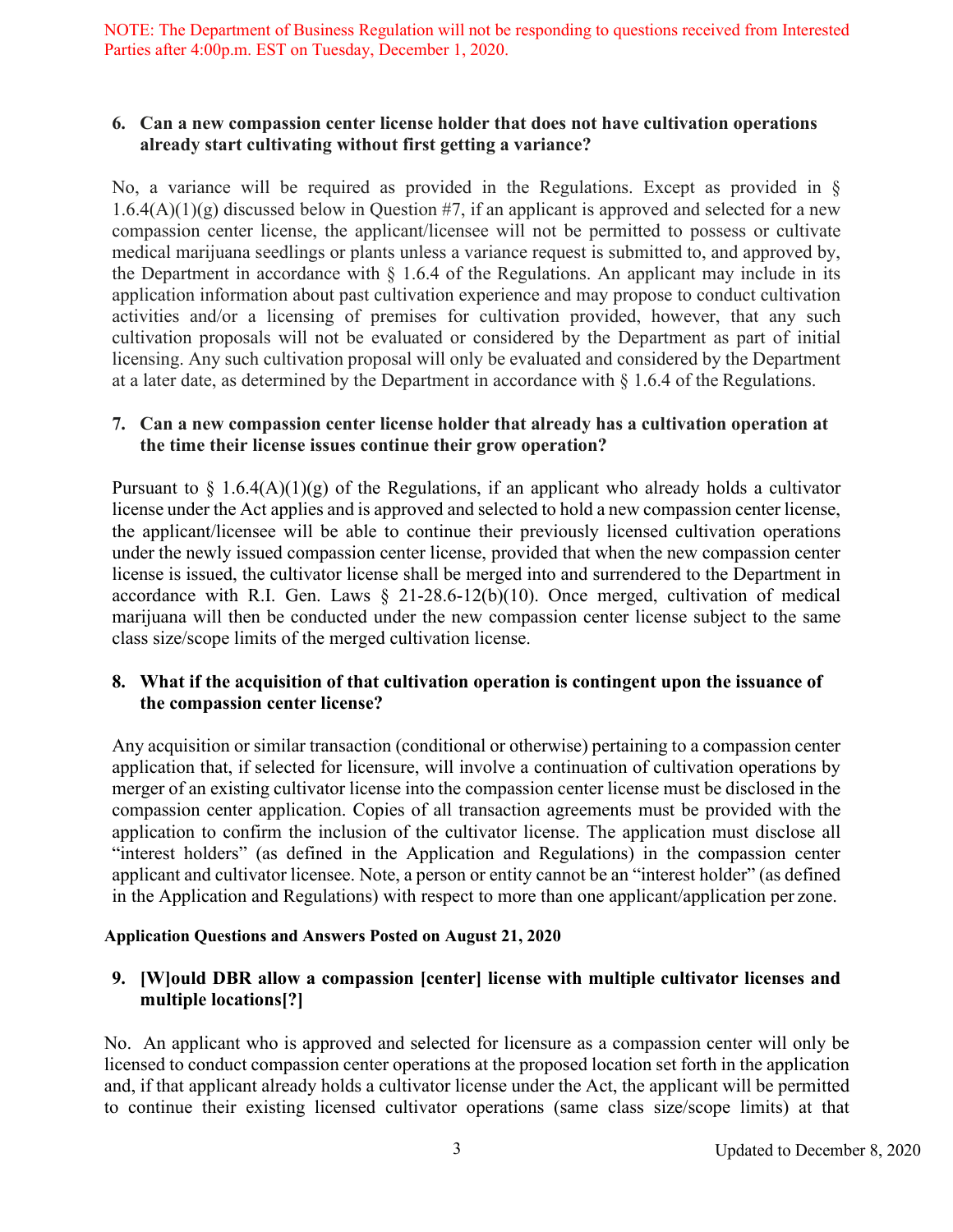previously licensed cultivation location subject to the merger of the cultivation license into the new compassion center license as provided in  $\S$  1.6.4(A)(1)(g) of the Regulations.

Note, a compassion center application must include a complete disclosure statement of any material financial interests or control in another Rhode Island compassion center, cultivator, cooperative cultivation, or other marijuana establishment licensee and a plan of divestiture in compliance with  $\S$ [3]  $(1.2(C)(4)(i) \& 1.2(F)(7)$  of the Regulations.

## **10. [What is] the amount of capital liquid or line of credit available to the applicant. I have been informed by numerous individuals that this will remain a requirement. I have been told \$2,000,000.00 and I have been told \$3,000,000.00.**

A compassion center applicant is required to include a business plan. A business plan should include a detailed description of the amount and source of equity, debt and operating capital, as applicable, for the proposed compassion center. It is the applicant's responsibility to determine the appropriate amount and sufficiency for its business plan.

## **11. Is it mandatory that if an applicant holds a cultivation license that they must merge the two? If not what section states that? And Is there any language addressing how they would need to conduct business with each other if they do not merge?**

If an applicant who is approved and selected for licensure as a compassion center holds a cultivator license, either the cultivator license must be merged into the compassion center license *or* all prohibited financial interests and control in the licensed cultivator must be divested through an approved divestiture plan pursuant to R.I. Gen. Laws  $\S$  21-28.6-12(b)(10) and  $\S$  1.2(F)(7) of the Regulations.

## **12. Does an applicant have to submit evidence of the zoning approvals with the application, or, do they have time after the granting of the license, but prior to the issuance, to obtain any necessary zoning approvals?**

Evidence of compliance for the location(s) with the local zoning laws in the form of a certificate or letter from an authorized zoning official is required to be submitted with the application pursuant to  $\S1.2(C)(4)(f)(1)$ . See also the response to Question #5 above.

# **13. Can a consultant be added to a CC application who is a Key Person at a Cultivation?**

Pursuant to  $\S 1.2(F)(7)$  of the Regulations, a compassion center and any interest holders/key persons thereof may not have any "material financial interest or control" in another Rhode Island compassion center, a cultivator, or a licensed cooperative cultivation or vice versa. Accordingly, disclosure of any such interests and a divestiture plan must be made as required in Compassion Center Form 3, Question 4, and Exhibit A.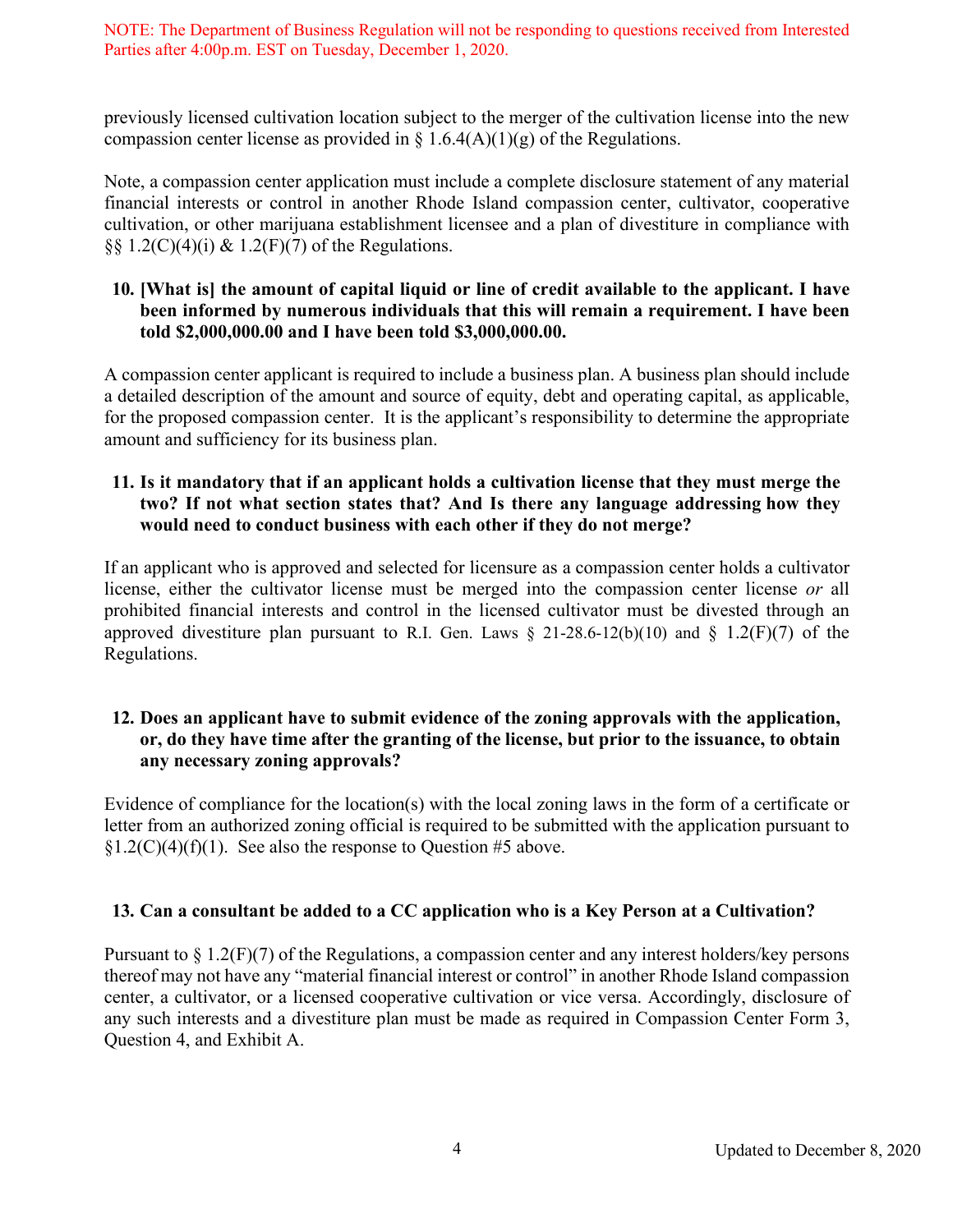## **14. Can a person who is applying for a CC license loan money by way of convertible note or other interest-bearing loan to another applicant?**

Not if both applicants apply in the same zone. An Applicant who applies for a compassion center license may only submit one application per zone. A person or entity cannot be an interest holder (as defined in the Regulations) with respect to more than one applicant/application for a compassion center license per zone.

Note also that if a person who is an interest holder on a compassion center application in one zone has or will loan money to a compassion center applicant in another zone, disclosure of such financial interests must be included in the compassion center applications along with a divestiture plan that will have to be approved and completed should both applicants be selected for licensure in the respective zones.

# **15. Can a person who is a minority owner of a Cultivation, apply for a CC license alone, even if the Cultivation is applying for a CC, if they put in place a divestiture plan?**

Yes, as long as the minority owner applicant intends to divest completely from the cultivation license if selected. Disclosure of such interests must be included in the compassion center applications along with a divestiture plan.

# **16. Can a person who is a minority owner of a Cultivation, apply for a CC license alone, even if the Cultivation is applying for a CC, if they put in place a divestiture plan AND if the Cultivator is not chose[n] can the individual rol[l] the Cultivation into the CC license if they are chosen**?

No, if the minority owner applicant submits an application with a plan to divest from the licensed cultivator, the applicant would not be permitted to then merge the cultivation into the compassion center license if selected.

# **17. I am writing to inquire on whether the regulations and statutes still require that a Compassion Center be a non-profit entity, or if, as the regulations and statutes read now, they may be a for profit entity. I would appreciate any clarification on this matter.**

The Applicant/Licensee is and shall be operated on a not-for-profit basis for the mutual benefit of its patients in compliance with The Edward O. Hawkins and Thomas C. Slater Medical Marijuana Act, Chapter 21-28.6 of the Rhode Island General Laws and the regulations promulgated thereunder. Compassion centers shall not be organized, structured or operated in a manner that violates R.I. Gen. Laws § 21-28.6-12(f), or which would cause medical marijuana and medical marijuana products to be priced at unreasonable rates, as determined by DBR, in accordance with R.I. Gen. Laws § 21-  $28.6 - 12(d)(2)(iii)$ .

# **18. Are the Application to run a Compassion Center as follows: \$10,000 non-refundable application fee per application. \$500,000 annual Compassion Center Licensing Fee.**

Yes.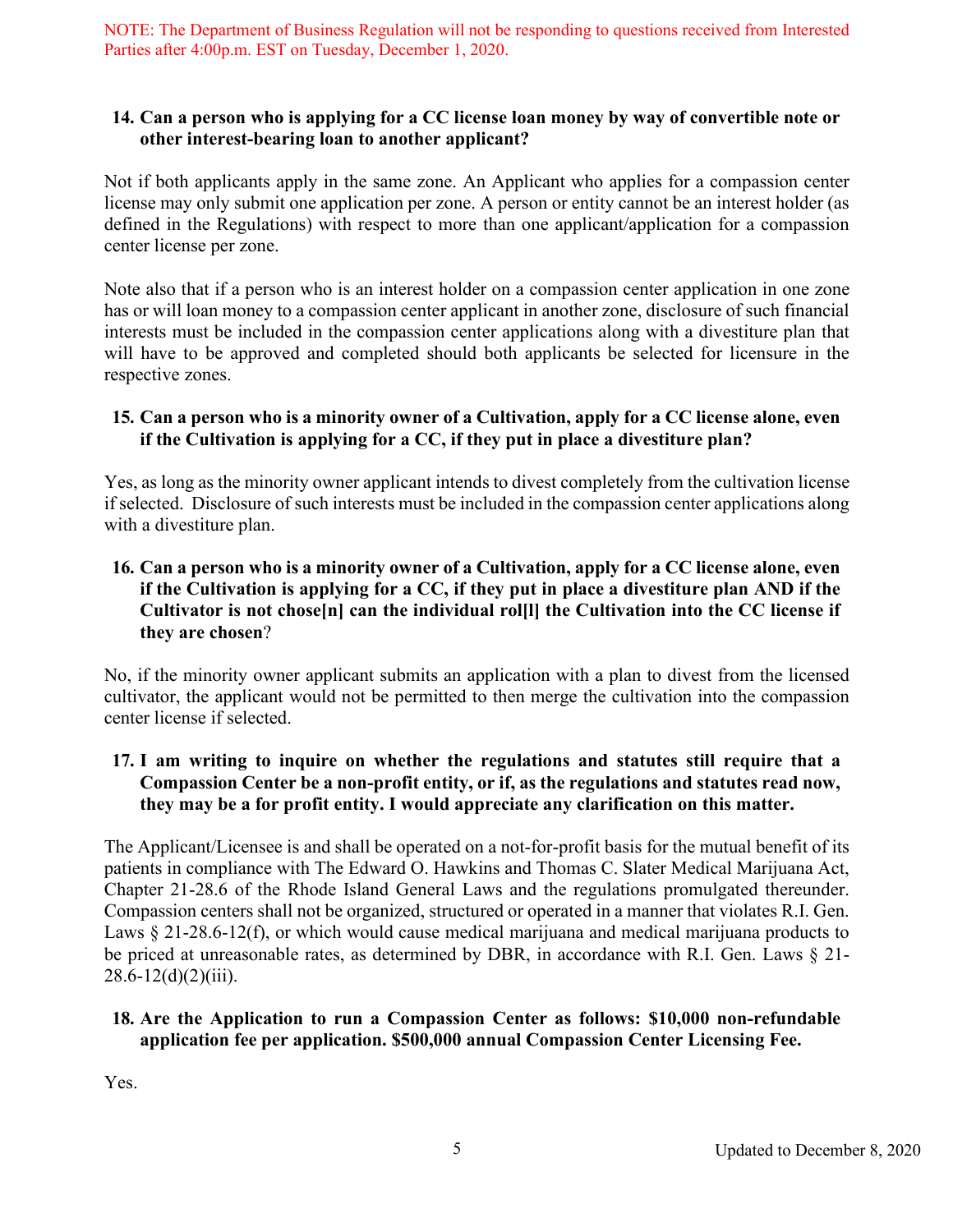## **19. Are there state residency requirements?**

Pursuant to R.I. Gen. Laws § 21-28.6-12(f)(8), all principal officers and board members of a compassion center must be residents of the State of Rhode Island.

#### **20. Do you need to have the real estate lease ready for the application?**

For leased property, an applicant can provide a signed lease agreement or a signed letter of intent to lease the premises identified in the application. For owned property, an applicant can provide a recorded deed, a signed purchase and sale agreement or a signed letter of intent to purchase the premises identified in the application. Approval of a compassion center application is confined to the premises identified in the application.

#### **21. How does the lottery system work?**

The application selection process will be conducted pursuant to  $\S 1.2(E)$  of the Regulations.

**22. On page 29 of the Application for Medical Marijuana Compassion Center License, it states that the Applicant shall be operated on a not-for-profit basis,** 

**Question (1): Do I register the name with the Division of Taxation as an LLC, Non-Profit or both?** 

**Question (2): On the Business Application and Registration document from the Division of Taxation askes "Do you make sales at retail? If we select yes, would the application status be an LLC rather than Non-Profit?** 

**Question (3): Which application should be filled out when establishing the Applicant as a Non-Profit; (Form 200 Articles of Incorporation) or (Form 40 Articles of Organization)? Question (4): Besides the Application for Medical Marijuana Compassion Center License, what other registrations, licenses, or applications need to be completed in coordination with the Application for Medical Marijuana Compassion Center License?** 

**Question (5): Which other documents need to be filed with the state that goes [in coordination] with the Application for Medical Marijuana Compassion Center License?**

Pursuant to the Act, a compassion center must be a not-for-profit corporation that is subject to the provisions of Chapter 6 of Title 7 of the Rhode Island General Laws, the Rhode Island Nonprofit Corporation Act. Information regarding corporate formation and other requirements pertaining to nonprofit corporations can be obtained from the Office of the Rhode Island Secretary of State. Applicants should contact the Rhode Island Division of Taxation regarding registration and other taxation requirements pertaining to nonprofit corporations and licensed compassion centers. Applicants should consult with their legal advisors regarding these and other legal requirements.

## **23. If awarded a new dispensary license, would [a licensed cultivator] be allowed under the regulations to make the changes and operate both the cultivation and dispensary?**

See response to Question #7.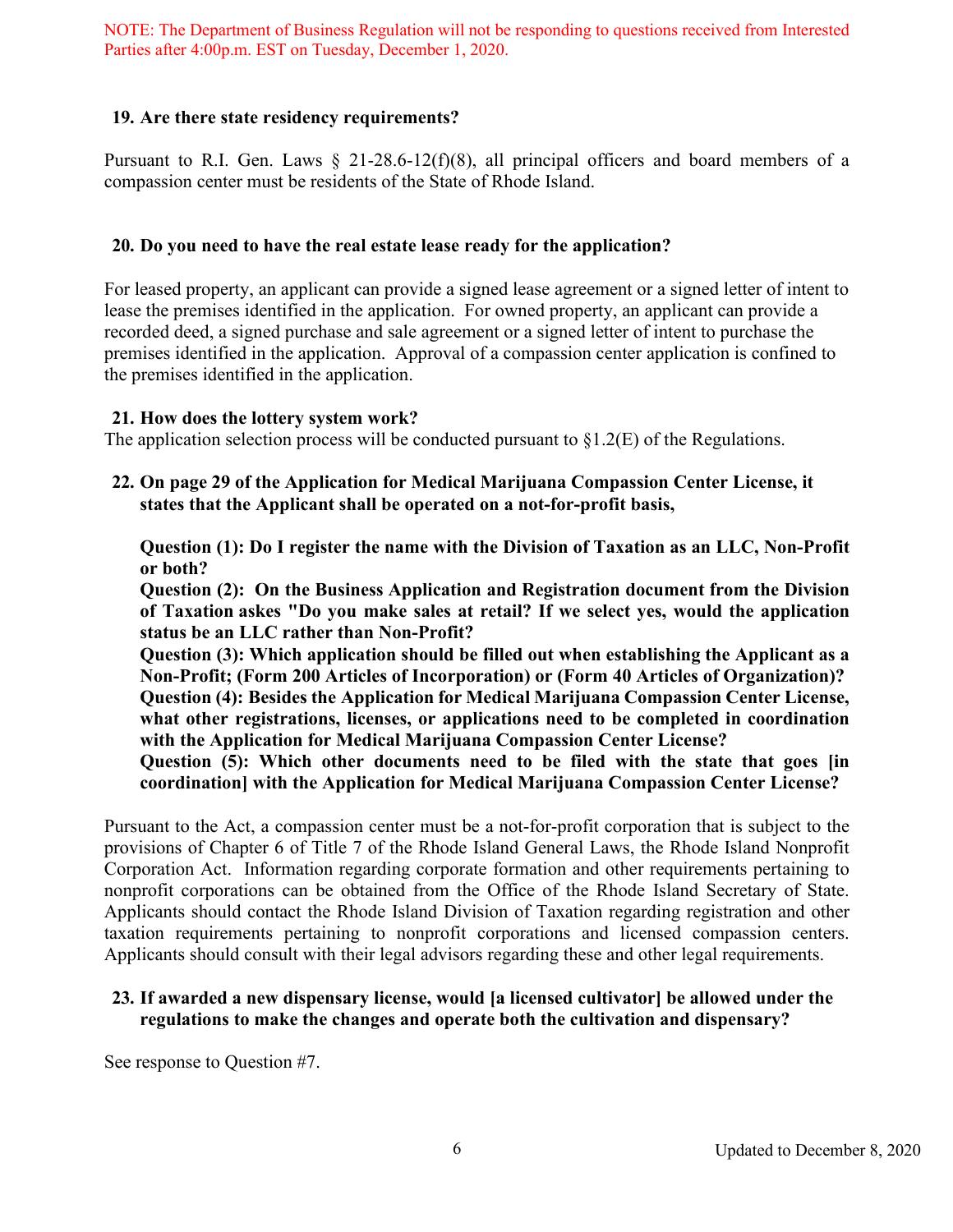## **Application Questions and Answers Posted on September 2, 2020**

## **24. Are multiple applications allowed to be submitted with the same physical location (in the same zone) by different applicants?**

Yes, so long as the proposed location complies with all local zoning laws and an applicant can provide a signed lease agreement or a signed letter of intent to lease the premises identified in the application.

## **25. Are applicants allowed to submit multiple applications in the same zone?**

No. A person or entity cannot be an "interest holder" (as defined in the Application and Regulations) with respect to more than one applicant/application for a compassion center license per zone.

#### **26. Are applicants allowed to have "business interests" in other applications whether contractually memorialized or by a silent/tacit agreement?**

A person or entity cannot be an "interest holder" (as defined in the Application and Regulations) with respect to more than one applicant/application for a compassion center license per zone. If an individual has business interests in multiple applications (in multiple zones) and more than one application is selected the business interest(s) must be disclosed and a divestiture plan must be included in the application.

At the time of licensure, a person or entity can only have a business interest in one license and any interests in any other licenses must be fully divested.

# **Application Questions and Answers Posted on September 17, 2020**

## **27. Are there state residency requirements?**

See Question 19

## **28. Do you need to have the real estate lease ready for the application?**

See Question 20

## **29. How does the lottery system work?**

See Question 21

**30. Can you clarify whether an additional Compassion center would be possible for the towns that already have one (Providence, Warwick, or Portsmouth)? More specifically, the group I represent have some interest in Warwick, RI, so we were not clear on whether that was a town that could be part of the upcoming application process for six additional licenses.**

Pursuant to Gen. Laws  $\S$  21-28.6-12(c)(3)(vi), nothing herein shall prohibit more than one compassion center being geographically located in any city or town.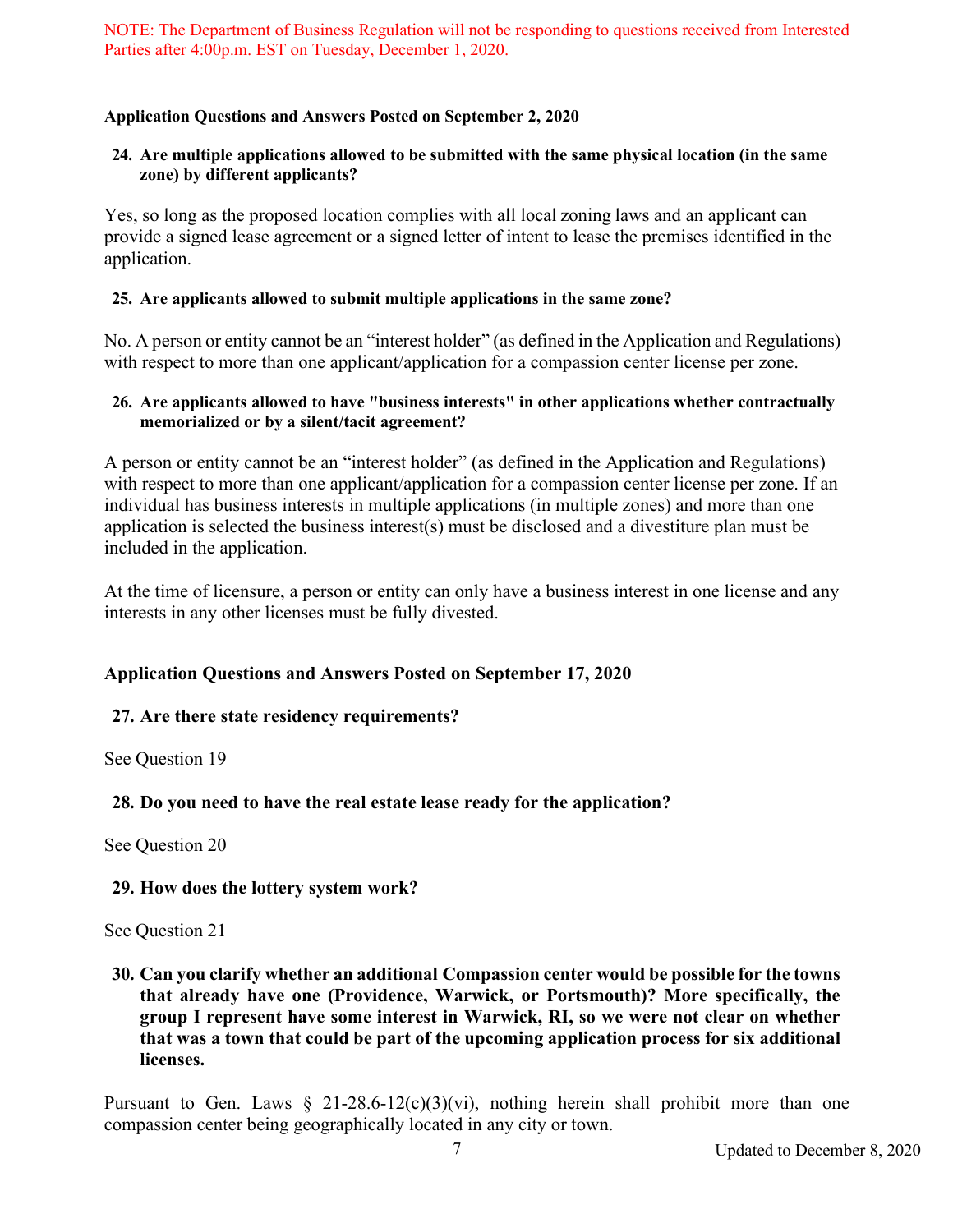## **31. How long does the applicant need to be a non-profit entity?**

Pursuant to R.I. Gen. Laws  $\S 21-28.6-12(f)(1)$ , a compassion center shall be operated on a not-forprofit basis for the mutual benefit of its patients from the time of application through the duration of the license.

**32. Under Prohibited Business Relationships [with Medical Practitioners]: Is it permitted for a practitioner who provides written certifications to apply and possibly be awarded a compassion center license provided that practitioner no longer conducts certifications? At what point is a practitioner who writes certifications not allowed to apply for a compassion center?**

Yes, so long as from the date of selection and through the duration of the license, the practitioner no longer provides written certifications of qualifying patients' medical conditions in connection with Rhode Island's Medical Marijuana Program in compliance with R.I. Gen. Laws § 21-28.6-  $12(d)(5)(iv)$  and § 1.2(H) of the Regulations.

**33. I understand that principal officers and board members of a compassion center must be residents of the state of Rhode Island. I am having difficulty finding a definition for what constitutes a "resident" for the purpose of meeting this criteria. Is it sufficient to have a current primary address in Rhode Island? Or are there other requirements for establishing residency for the purpose of these applications?**

A resident is domiciled in this state or if not domiciled in this state, maintains a permanent place of abode in this state for a majority of the year.

## **34. In regards to the dispensary lottery system are you able to purchase more than one ticket, both, in multiple districts and multiple tickets per district?**

An Applicant may submit only one compassion center license application per zone. The Department will review and evaluate each application to ensure it satisfies the requirements set forth in the application and the criteria set forth in R.I. Gen. Laws Chapter 21-28.6 and the Regulations. All applicants that are deemed qualified by the Department shall be eligible for selection in accordance with a random selection drawing process set forth in  $\S$  1.2(E) of the Regulations.

# **35. Regarding the new dispensary lottery system is there going to be a preference to individuals who live in state vs out of state, and existing licensed growers vs non licensed newcomers?**

No. The Department is committed to a fair and transparent random selection process. The Department will review and evaluate each application to ensure it satisfies the requirements set forth in the application and the criteria set forth in R.I. Gen. Laws Chapter 21-28.6 and the Regulations. All applicants that are deemed qualified by the Department shall be eligible for selection in accordance with a random selection drawing process set forth in § 1.2(E) of the Regulations.

Note that pursuant to R.I. Gen. Laws § 21-28.6-12(f)(8), all principal officers and board members of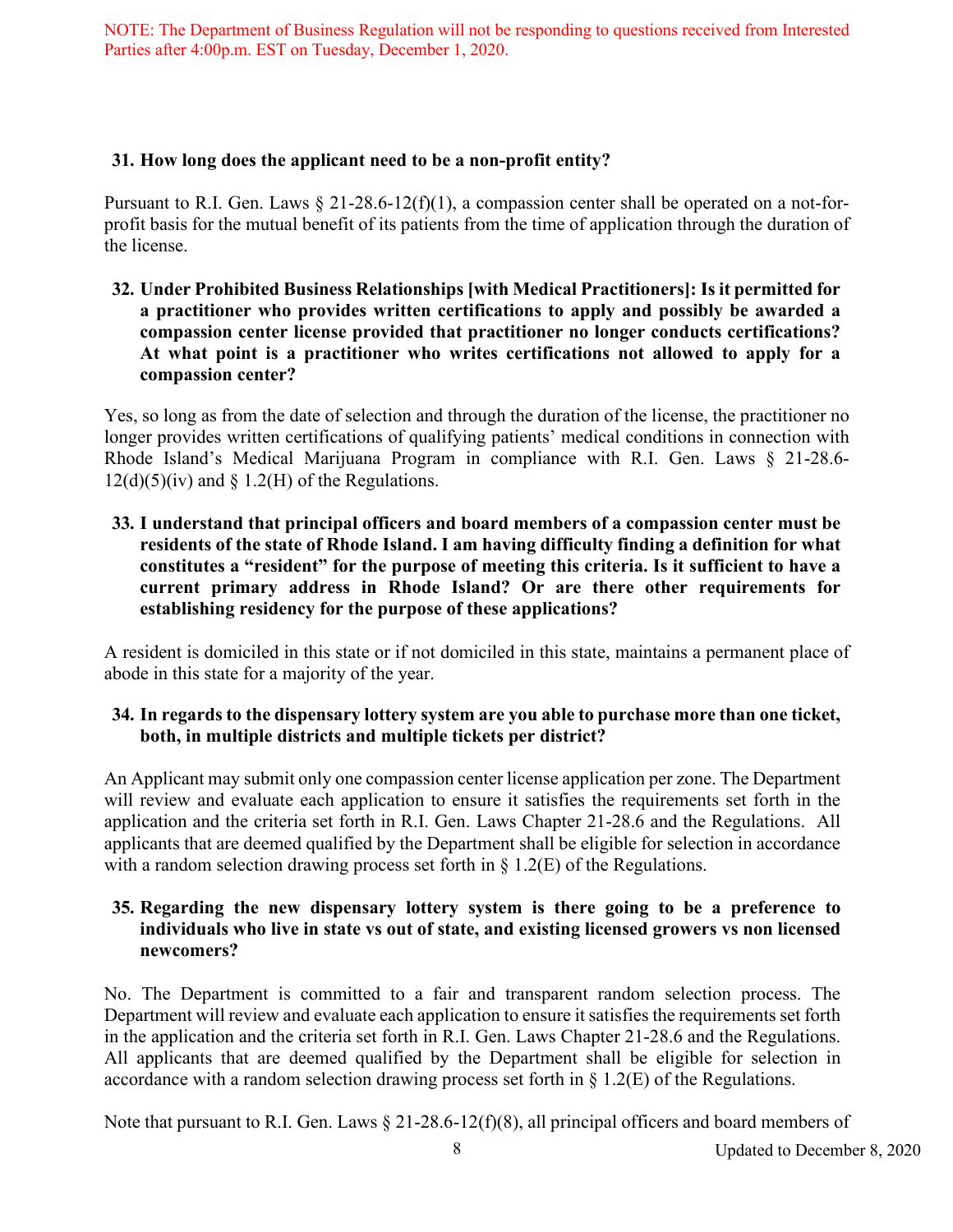a compassion center must be residents of the State of Rhode Island.

## **36. Is there any progress on a mobile compassion center license? Because this license would not be in a fixed location this would allow the ability to working with community partners in all regions that support Rhode Island's cannabis initiatives throughout the state. With the COVID19 pandemic and with general accessibility issues related to cannabis in RI, I was interested in understanding the regulations behind this opportunity.**

The proposed physical location of the Compassion Center is required to be submitted with the application per  $\S 1.2(C)(4)(f)$  of the Regulations. A mobile compassion center would not meet these requirements.

## **37. Do applicants need to have Rhode Island ownership? If so, what is the threshold of local ownership?**

See Questions 19 and 33.

## **38. Do applicants need to have real estate identified for the application?**

Yes. See Question 20.

**Application Questions and Answers Posted on October 20, 2020**

**39. Does the DBR consider the making of payments by a Compassion Center to an unrelated landlord or other contractual party (who itself, or its ownership is not constituted in whole or part by officers, directors or members of the licensed nonprofit compassion center entity) which payments are calculated based upon a percentage of gross or net revenue, as violative of the Slater Act, the Nonprofit Corporations Act and/or the DBR's own regulations?**

Yes. Revenue or profit-sharing agreements or other arrangements whereby a licensed compassion center (a nonprofit corporation) shares revenues or provides compensation/remuneration based upon a percentage of the compassion center's revenues would not be consistent with R.I. Gen. Laws § 21-28.6-12(f) or § 1.6.17 of the Regulations

**40. Does the DBR consider the making of payments by a Compassion Center to a corporate landlord or other corporate contractual party (whose ownership is constituted in whole or part by officers, directors or members of the licensed compassion center entity) which payments are calculated based upon a percentage of gross or net revenue as violative of the Slater Act, the Nonprofit Corporations Act and/or its own regulations, where such corporate landlord or other corporate contractual party may, in the future make distributions to its ownership?**

See Question 39.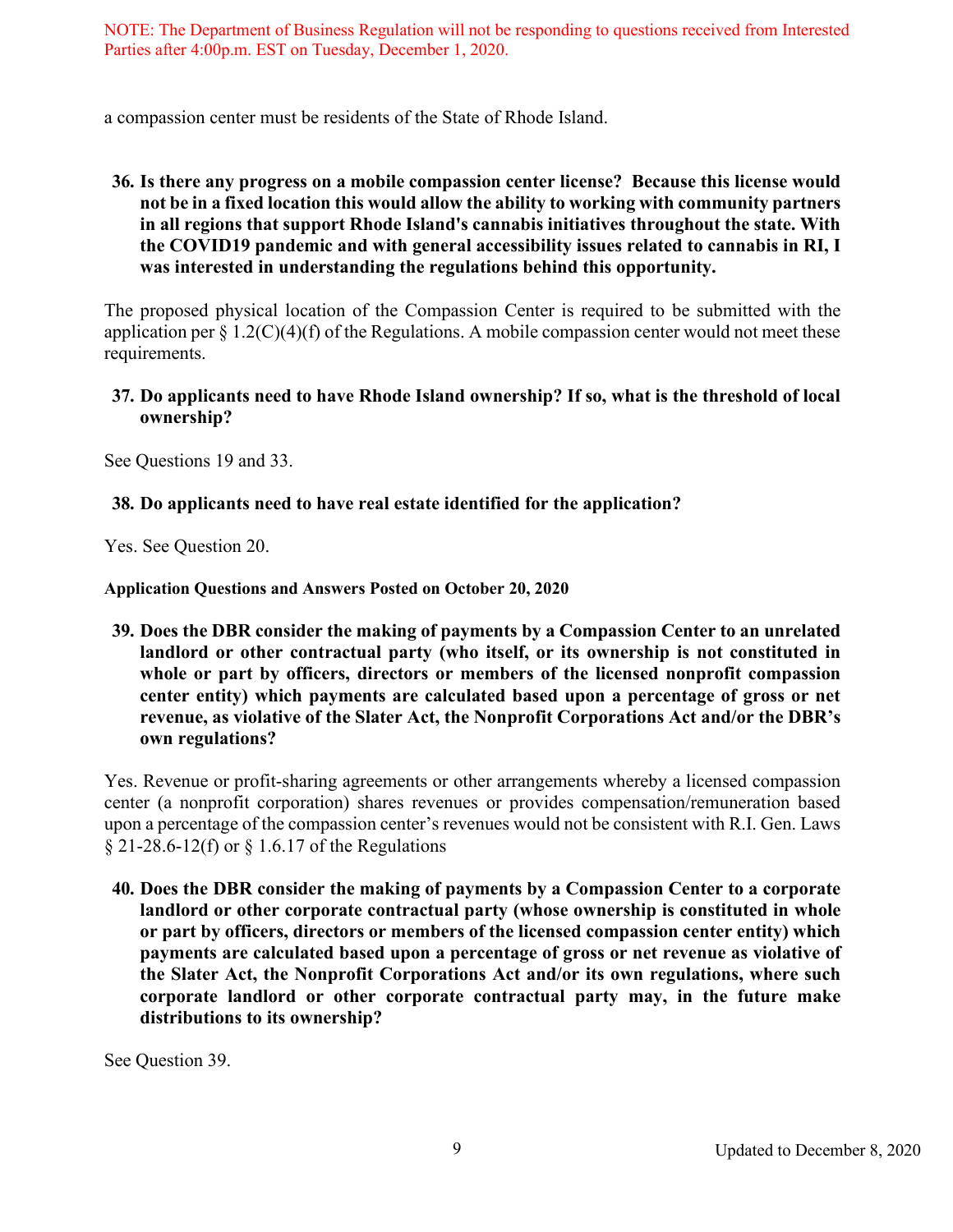**41. Does the certification contained in Form 4, at Paragraph 6 of the Compassion Center License Application, apply to these types of payments in the case of Question 1 and/or 2 above?**

Yes.

**42. I have a couple of questions about the application for a compassion center license, specifically concerning local (municipal) approval. I understand that 230-RICR-80-05- 1.2(C)(4)(f)(1) requires that the applicant submit "evidence of compliance for the location(s) with the local zoning laws in the form of a certificate or letter from an authorized zoning official". Does the DBR has a specific format of such certification they are looking for in the application, or language that must be included?**

The Regulations require an applicant to submit evidence that its proposed location complies with the local zoning laws in the form of a certificate or letter from an authorized zoning official. If a final zoning approval/certificate is not available upon submission of an application, the applicant must include in its application a letter from an authorized zoning official confirming that a complete zoning application has been received by and is under review by the city/town along with the projected timetable for final decision

**43. Does the certification or letter require "approval" of a compassion center by the city or town, or is this requirement simply a certification that there are no zoning issues preventing a proposed facility under current zoning?**

The certification or letter must provide sufficient evidence that the compassion center location complies with all applicable zoning laws.

**44. Is there an ownership threshold for disclosing each individual owner? I represent a public company and it would be impossible to disclose every owner except for those above 5%. I see you use a 5% threshold for Annex B and C. Does this 5% threshold apply also to any owner disclosures under CC Form 2?**

No, all interest holders in a compassion center (as defined in the Regulations) must be disclosed in the application; there is no threshold for disclosure of individual owners relative to CC Form 2.

Note that pursuant to R.I. Gen. Laws § 21-28.6-12(f) and § 1.6.17 of the Regulations, a compassion center must be organized and operated on a not-for-profit basis for the mutual benefit of its patients.

# **45. Does the applicant for a compassion center have to be a resident of Rhode Island?**

Pursuant to R.I. Gen. Laws  $\S$  21-28.6-12(f)(8), all principal officers and board members of a compassion center must be residents of the State of Rhode Island.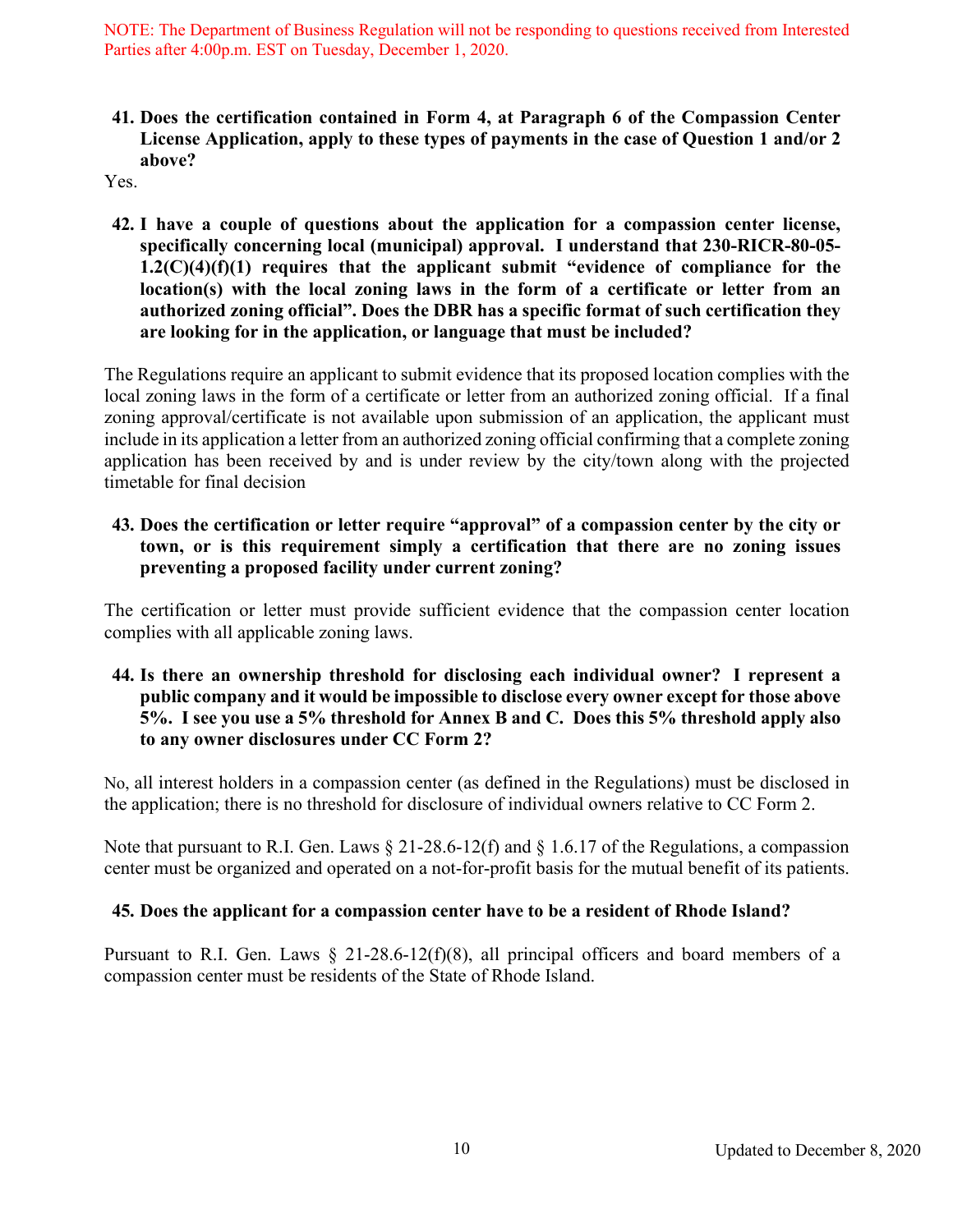**46. Under CC Form 1, an applicant must appoint a Compliance Officer. Pursuant to R.I. Gen. Laws § 21-28.6-12(f)(8), all principal officers and board members of a compassion center must be residents of the State of Rhode Island. The definition of "officer" is not found in the law, so it is unclear whether a compliance officer is consider[ed] an "officer" for purposes of R.I. Gen. Laws § 21-28.6-12(f)(8). Is the "Compliance Officer" required under CC Form 1 also required to be a Rhode Island resident?**

No, a compliance officer does not have to be principal officer or a board member of a compassion center and therefore, is not required to be a resident of Rhode Island.

## **47. I'm looking to inquire [about] some information on the compassion license fee! Is it going to be \$500,000 every time the license gets renewed? Are you still taking applications?**

Yes, the license fee and annual renewal fee of the Compassion Center license is \$500,000. The application period for the six new compassion centers is from July 17, 2020 through December 15, 2020.

## **48. What is the scoring criteria for the application? Is there a scoring metric for each section?**

The Department will review and evaluate each application to ensure it satisfies the requirements set forth in the application and the criteria set forth in R.I. Gen. Laws Chapter 21-28.6 and the Regulations. All applicants that are deemed qualified by the Department shall be eligible for selection in accordance with a random selection drawing process set forth in § 1.2(E) of the Regulations.

## **49. Can you define what "deemed qualified" is? Is it a minimum score or is it all sections are filled out completely? How is an applicant deemed qualified?**

An application is deemed qualified if the application satisfies the requirements set forth in the application and the criteria set forth in R.I. Gen. Laws Chapter 21-28.6 and the Regulations.

## **50. I have a residence in the state of RI (seasonal 6 months) I was a full-time resident of RI for my entire life prior to last October 2019. I wish to be a director of the non-profit corporation that is being created. Can I be a director of a non-profit?**

See Question 33.

## **Application Questions and Answers Posted on October 30, 2020**

**51. In connection with the requirement in Application Form 2(I)(A)-(E) to disclose "all persons and/or entities with any ownership interest" as well as all persons or entities with managing or operational control (whether they have an ownership interest or not), all persons that hold interests arising under management agreements that afford third-party management or operational control, and if such interest holder is an entity, to list all interest holders in that entity "down to the individual" level, how is an applicant with a management agreement with a publicly-traded company which has a substantial number of smallpercentage shareholders to identify the "owners" of that entity to the Department's satisfaction? Compassion Center License Application, CC Form 4, Section 2B, there is a**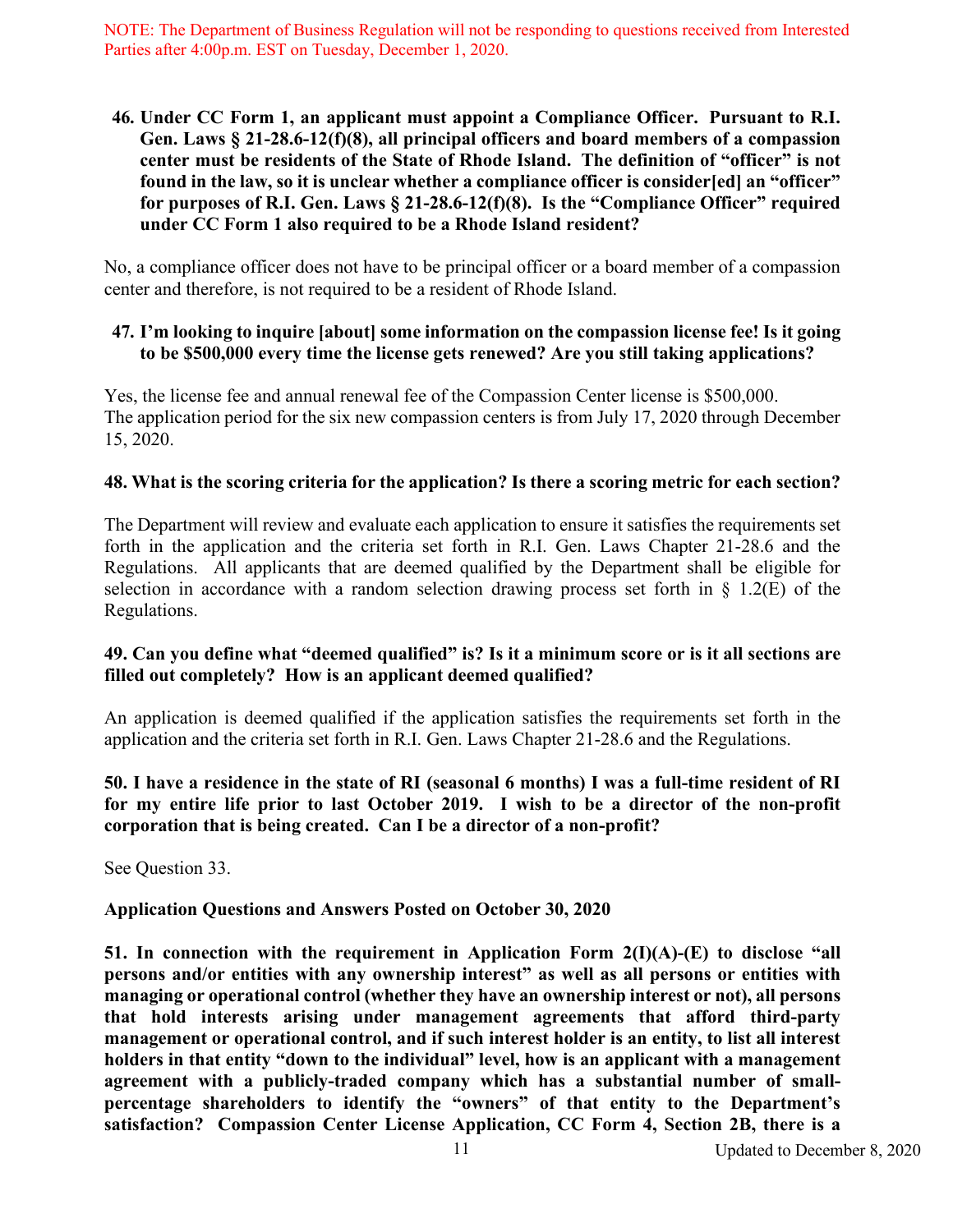**threshold of ownership percentage (5% or greater) for listing the ownership of a management entity in Annex B, but this is not reflected in the Form 2 requests for the same information regarding ownership of a management entity. Does this 5% threshold from the Form 4 list also apply to the Form 2 list of ownership interest holders in a management company?**

See Question 44.

**52. Chapter 6 of Title 7 of the RI General Laws provides for domestic (RI) non-profit corporations and foreign (not RI) non-profit corporations. May an applicant for a compassion center license be organized as a foreign non-profit corporation?**

See Questions 19 and 22.

**53. If a licensed cultivator is organized as a RI limited liability company, and applies for and is selected for a compassion center license, do the provisions of R.I.G.L. § 21-28.6-12(a) and R.I.G.L. § 21-28.6-12(b)(10) override the requirement that the resulting compassion center be organized as a non-profit corporation, such that the limited liability company may operate the compassion center? If not, does the applicant need to change to a non-profit corporation prior to the time of application, or can it wait until it is selected for a compassion center license and then change to a non-profit corporation before the compassion center license is actually issued?**

A compassion center must be a not-for-profit corporation organized under Chapter 6 of Title 7 of the Rhode Island General Laws.

Pursuant to R.I. Gen. Laws § 21-28.6-12(b)(10), if a selected applicant holds a cultivation license in an LLC or a for profit corporation, the cultivation license shall merge into the compassion center license and applicant shall provide the documents required under  $\S$  1.2(F)(3)(b)(7) of the Regulations.

An applicant should consult their legal advisors regarding these requirements.

## **54. Is a special building permit required at application time. We have a letter of support from the town, we have a signed lease from the landlord. Do we have to get a special permit? It is very time consuming and extremely costly?**

The Regulations require an applicant to submit evidence that its proposed location complies with local zoning laws in the form of a certificate **OR** letter from an authorized zoning official.

## **55. If an applicant identifies a specific location within a zone in submitting its application, but after being selected in the lottery is unable to finalize a lease or obtain a special permit or certificate of occupancy at the specified location, will the applicant be permitted to amend its application to identify a substitute location within the same zone?**

Pursuant to § 1.2(E)(4) of the Regulations, a selected Applicant may not change or alter its proposed location to another location within the same zone without prior Department approval. A selected Applicant may not relocate or change its proposed location outside of the zone for which they were selected.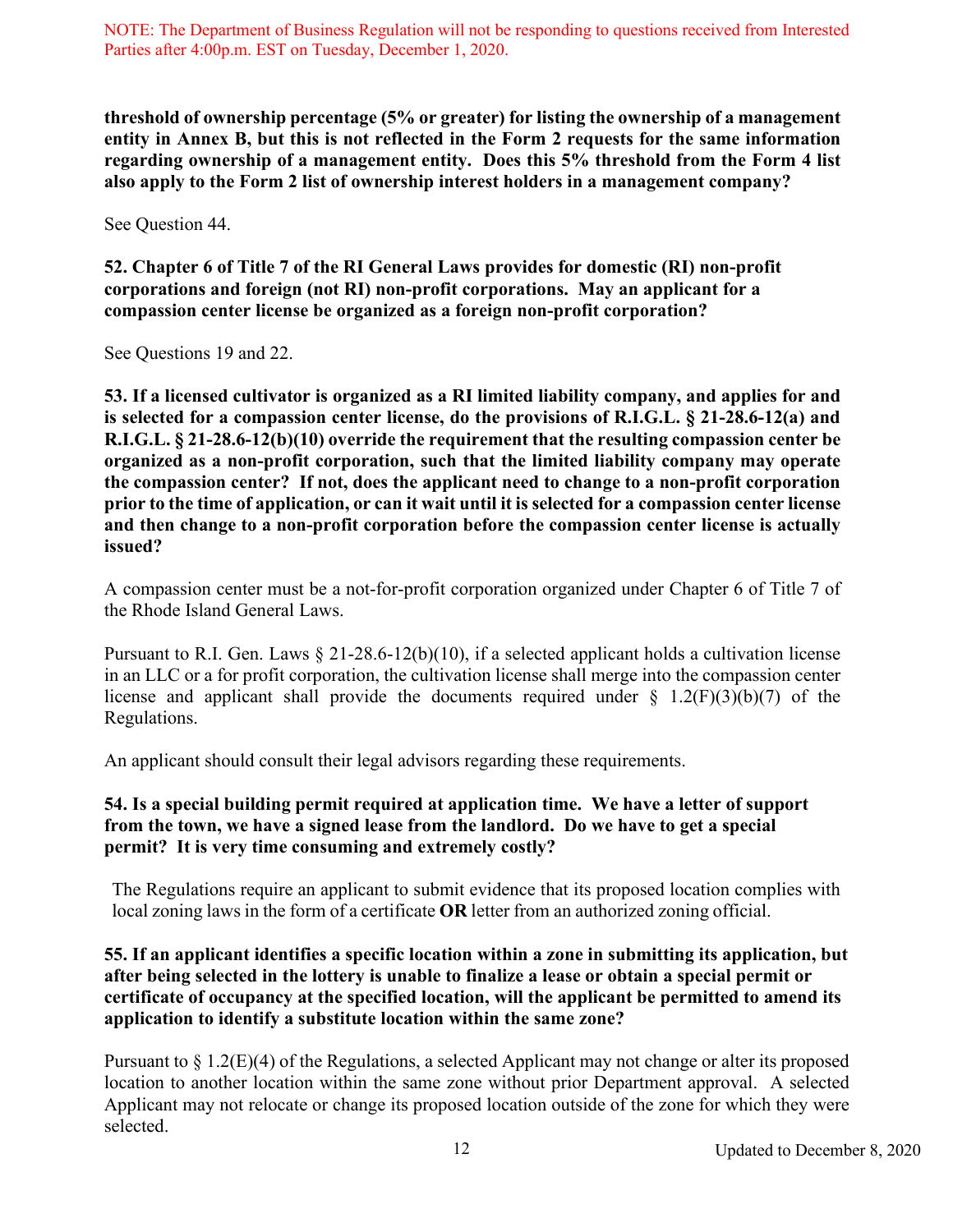See also Questions 12 and 20.

# **56. Is an applicant allowed to occupy a portion of a building where another licensed cultivator is already operating? The two entities would be separate.**

A licensed compassion center is required to have a licensed premise and operations that are separated and distinct from other businesses, operators, and tenants (including other marijuana licensees). If an applicant's proposed premise is in a multi-unit building, the applicant must ensure that it satisfies any city/town requirements in this regard and all security and operational requirements under § 1.6 of the Regulations.

## **57. May an applicant enter a management services agreement in which the management services fee is based on the number of ounces of cannabis sold by the applicant?**

See Question 39.

## **58. May an applicant enter a management services agreement with another corporate entity that shares the same board members? In other words, would it be okay for both the applicant and management services entity to share the same 3 board members with no other board members?**

A compassion center must operate as a not-for-profit corporation pursuant to Chapter 6 of Title 7 of the Rhode Island General Laws. This includes compliance with provisions pertaining to directors including RIGL §§ 7-6-22, 7-6-26.1, 7-6-31 and 7-6-32.

An applicant should consult their legal advisors regarding these requirements.

# **Application Questions and Answers Posted on November 10, 2020**

## **59. The DBR has noted a 9-month window to become operational following the award of a license with some implied flexibility. I was considering applying using raw land as my site where a complete build-out to include the building and all utilities will require more than 9 months. Will an application using raw land be considered or is the scope of work unrealistic based on the Department's needs?**

Pursuant to  $\S 1.2(F)$  of the Regulations, a selected applicant will have nine (9) months from the date of application approval to complete the pre-requisites for issuance of the compassion center license. This includes construction and installation of improvements to the premises and receipt of all final local approvals and permits including zoning, fire and certificate of occupancy. Note that an applicant must include a detailed timeline for initiating operations in its application (see Application – "CC Exhibit C – Business Plan"). If an applicant fails to meet the nine (9) month deadline, the application approval may be rescinded by the Department.

In identifying a proposed location, an applicant should consult their legal and other business advisors as to whether completion of all pre-requisites for licensure within nine (9) months is feasible.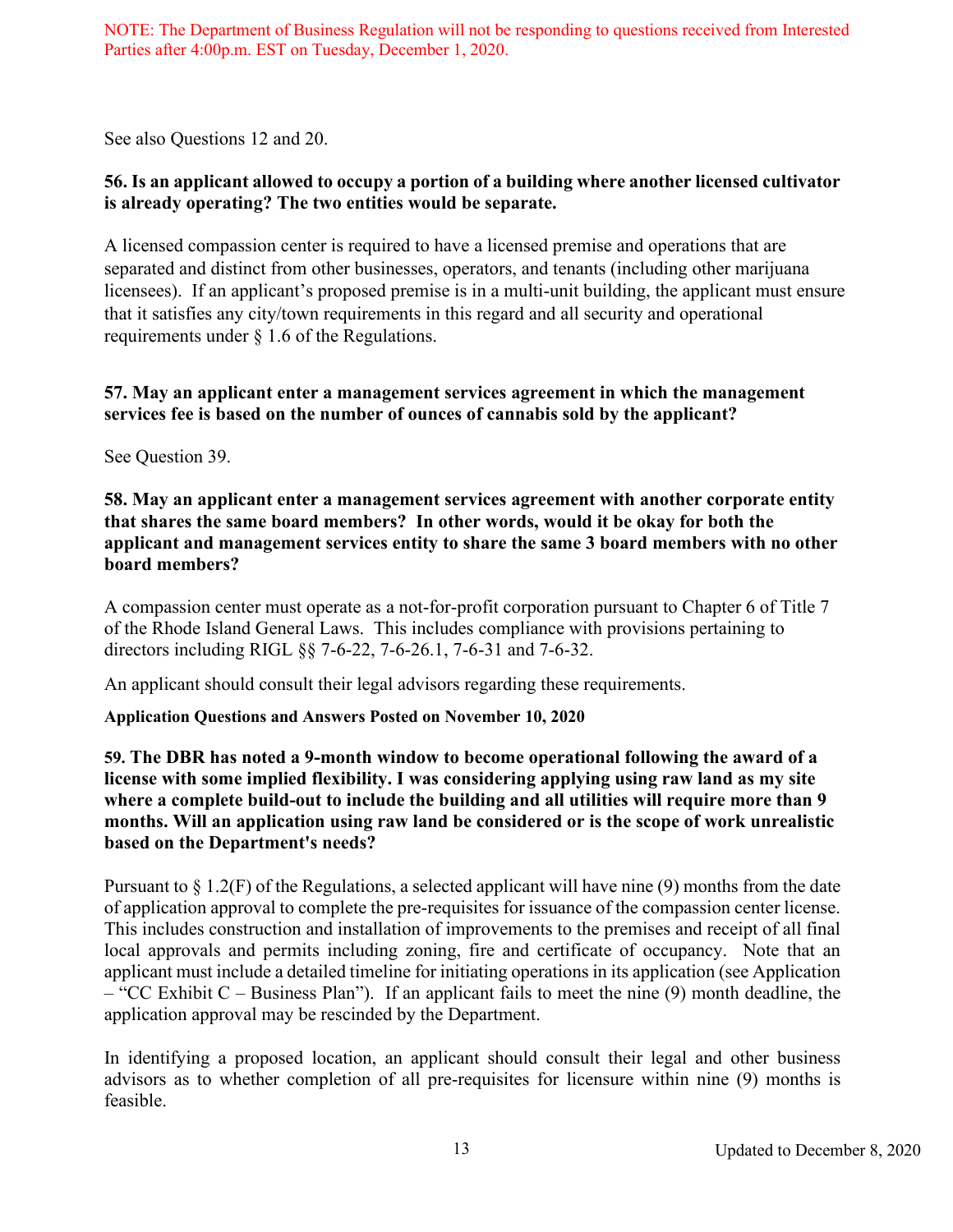#### **Application Questions and Answers Posted on November 25, 2020**

**60. [CC Form 4, Section 4(B) requires the applicant to attach as Annex G a "[l]ist of all equipment to be purchased or leased [by Applicant/Licensee] involving compensation/remuneration of [\$100,000] or more [per calendar] year." Is it acceptable to put N/A if the company will not incur expenses at or above this amount in a full calendar year? Does Payroll or the annual license fee count towards this statement?** 

As stated in CC Form 4 "Attach separate pages for each Annex, A through H, to CC Form 4. If the information to be provided on any Annex is "none", put "none" on that Annex page."

Annex G does not require payroll information or the annual licensing fee.

## **61. Does the Company need to have a General Contractor preselected prior to submitting an application or can the General Contractor be selected through a competitive bid process after the license is awarded?**

The application does not require an applicant to pre-select a construction general contractor. Please note, pursuant to § 1.2(F) of the Regulations, a selected applicant will have nine (9) months from the date of application approval to complete the pre-requisites for issuance of the compassion center license. This includes construction and installation of improvements to the premises and receipt of all final local approvals and permits including zoning, fire and certificate of occupancy. If an applicant fails to meet the nine (9) month deadline, the application approval may be rescinded by the Department.

## **62. I am aware of the requirement that pursuant to R.I. Gen. Laws § 21-28.6-12(f)(8), all principal officers and board members of a compassion center must be residents of the State of Rhode Island. I am an existing cultivator who is applying for a CC license. One of the owners of our cultivation is domiciled out-of-state. Would this existing owner have to divest, should we be awarded a CC license and proceed to merge the Cultivation license?**

Pursuant to R.I. Gen. Laws  $\S$  21-28.6-12(f)(8), all principal officers and board members of a compassion center must be residents of the State of Rhode Island. A person who is not a resident of Rhode Island cannot be a principal officer or board member of a compassion center. See also Questions 19 and 33.

# **63. Would the addition of an investor AFTER the awarding of a CC license be subject to the "variance" Form 4 2 C.**

As stated in Part 1, Section E of the application, pursuant the  $\S 1.2(I)(5)$  of the Regulations, proposed changes to interest holders and key persons require the Department's approval pursuant to the variance procedure outlined in the Regulations, provided, however, that no variance which affects a majority change in ownership, control, financial interest and/or compensation/remuneration will be approved prior to conclusion of the first year of licensed activities except upon the Department's determination that public, health, safety or welfare requires such variance.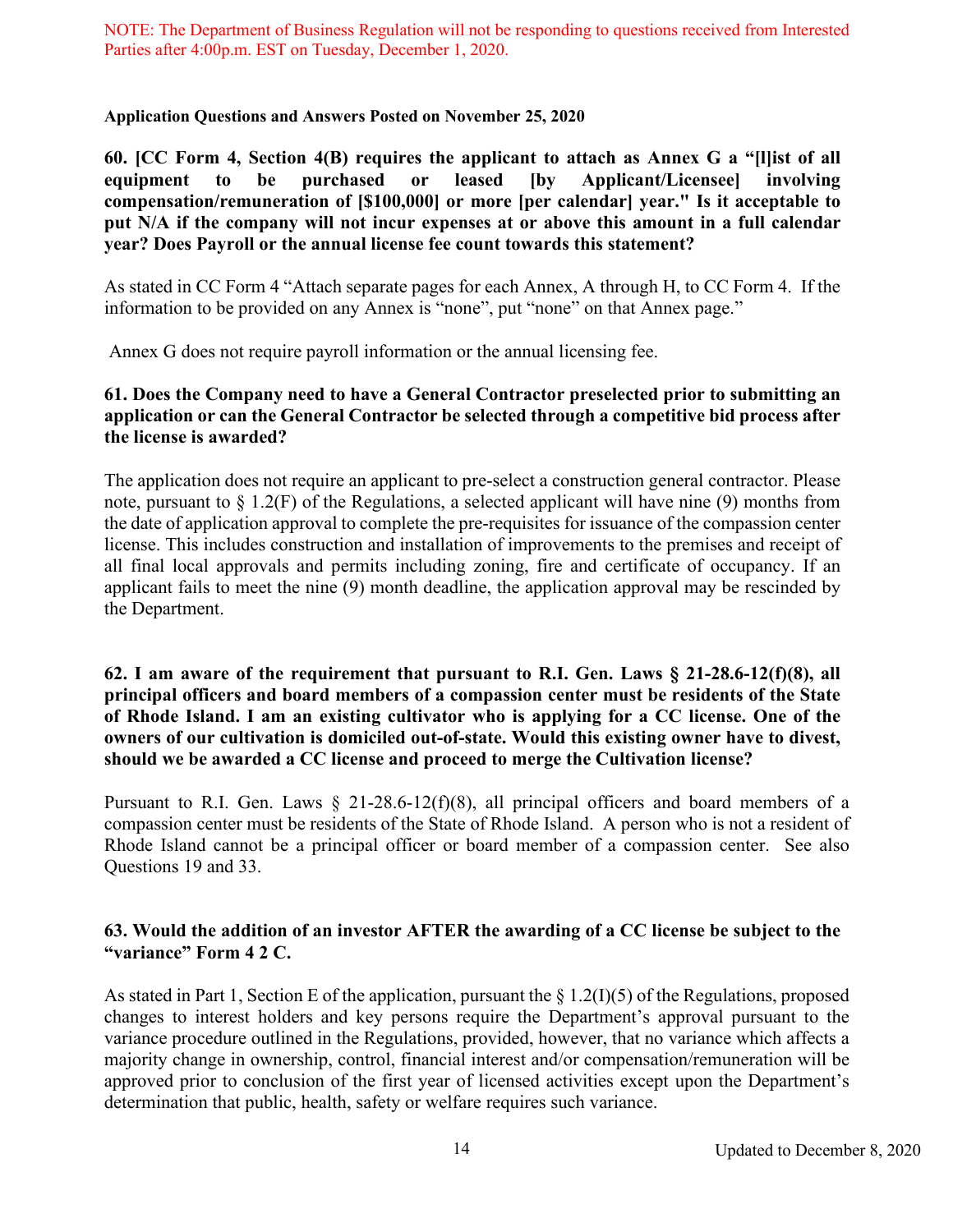**64. As I read it, [as to] any vendor who derives \$100,000 in revenue from the CC [applicant] would need to disclose all persons who have [an] ownership or financial interest (officers, directors, stockholders of 5% or more, LLC managers or members, and/or partners) in or operations or managerial control over the management company. This would include cultivators [that] we would be purchasing cannabis from, as well as packaging supply companies and security companies, and others. Do you require all info on ownership of those potential vendors?** 

The application does not require an applicant to provide ownership information as to any Rhode Island cultivator licensee from whom the applicant will purchase medical marijuana or as to a packaging supply or security company from whom the applicant will purchase other goods or services. Rhode Island cultivator licensees provide their ownership information in their Form 2 licensing disclosures to the Department.

Note, the disclosure of ownership required under Section 2(B) and 2(C) of CC Form 4 is as to any management company that will have operational or managerial control of the applicant/licensee.

# **65. While I am aware that a Management Agreement cannot be "bonus based," can it set discounted fees should revenue projections fall below expectations?**

See Questions 17, 22 and 39.

## **66. Can a Member of the NFP Board [Not for Profit Board] be employed in any capacity for the CC, or be employed by the Management company?**

Applicants should consult with their legal advisors regarding employment and other legal requirements pertaining to nonprofit corporations.

**67. The application requires a Letter of Good Standing from the State of Rhode Island. As the compassion center is domestic non-profit in Rhode Island, it does not have a tax return filing requirement for RI. Thus, requesting a letter of good standing under the "tax status" option seems inappropriate because there is no filing requirement. There is no other option on the RI LOGS form that seems suitable to receive a certificate of good standing under these circumstances. If you would happen to have an answer on how we could best satisfy this requirement, I would really appreciate your guidance on this matter.**

CC Form 1 includes a Taxpayer Status Affidavit from the applicant and CC Form 4, Section 1(C), requires the applicant to provide a Certificate of Good Standing from the Rhode Island Secretary of State. The application does not require a Letter of Good Standing from the Rhode Island Division of Taxation.

Note, pursuant to R.I. Gen. Laws § 44-67-4 of the Compassion Center Surcharge Act, every compassion center is required to file monthly returns with the Rhode Island tax administrator. Compassion centers are also required to comply with the sales tax collection and other requirements set forth in Chapter 44-18 of the Rhode Island General Laws, the Sales and Use Tax Act.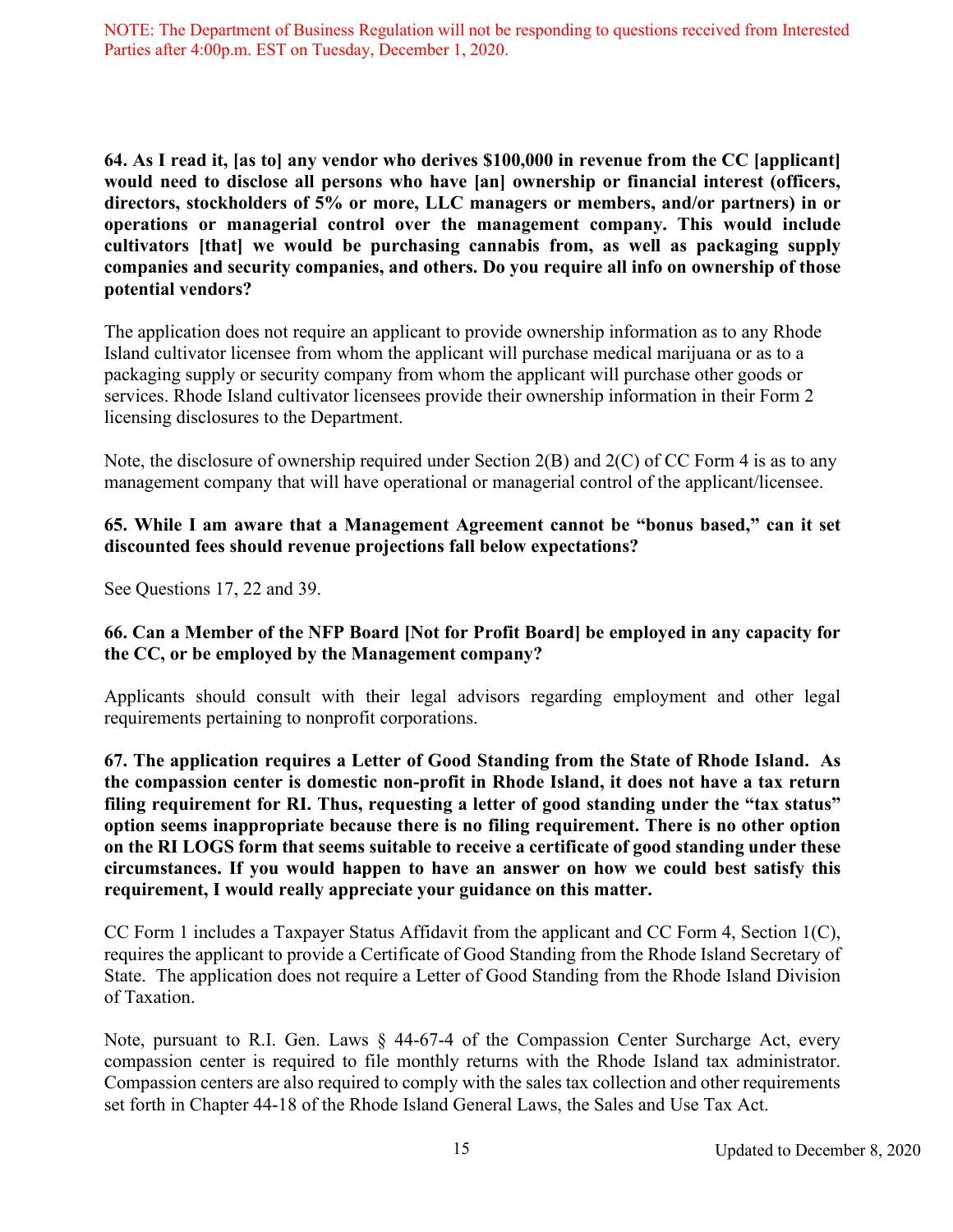Applicants should consult with their tax advisors regarding tax requirements pertaining to compassion centers.

**68. Does the DBR consider the making of payments by a Compassion Center to an unrelated contractual party (who itself, or its ownership is not constituted in whole or part by officers, directors, or members of the licensed nonprofit compassion center entity) where payments are calculated based upon a fixed fee or licensing fee per product sold, with different fees per category to reflect input value, violative of the Slater Act, the Nonprofit Corporations Act and/or the DBR's own regulations? To be clear, this is not a revenue-sharing agreement based on a percentage of the revenues.**

See Question 66.

## **69. Can a management company that provides vendor services to a compassion center have an out of state CEO?**

Yes, provided that pursuant to R.I. Gen. Laws § 21-28.6-12(f)(8), all principal officers and board members of the *compassion center* must be residents of the State of Rhode Island.

## **70. I was wondering if the paper applications submitted had to have original signatures in the required areas or if a signed copy of the form would be sufficient.**

The submitted hardcopy should be the original with the original signatures**.**

#### **71. Are the resumes that are attached as part of Annex A of Form 4 required to follow the same formatting guidelines as the rest of the application or can they be formatted outside of the 12 point Times New Roman/Calibri font requirement.**

Resumes should be in a font and size that is readable but do not have to adhere to the 12 point and Times New Roman/Calibri font requirements.

#### **Application Questions and Answers Posted on December 8, 2020**

#### **72. In the regulations, it is required that all "principal officers" be residents of Rhode Island. Could you clarify the positions that qualify as "principal officers?" Are all of these positions required to be filled for each application?**

Pursuant to R.I. Gen. Laws § 21-28.6-12(f)(8) all principal officers and board members of a compassion center must be residents of Rhode Island. "Principal officers" are the president, secretary, treasurer, and other officers elected or appointed by the board of directors as described in R.I. Gen. Laws § 7-6-28 of the Rhode Island Nonprofit Corporation Act.

#### **73. Is there a deadline to merge a cultivation license with a compassion center or is it simply prior to a license being awarded to operate? I couldn't find the process for applying to merge a cultivation license. Should I begin by sending a request to the DBR?**

Unless the Applicant divests from the cultivator license, the cultivator license must be merged prior to the issuance of the compassion center license pursuant to R.I. Gen. Laws  $\S$  21-28.6-12(b)(10).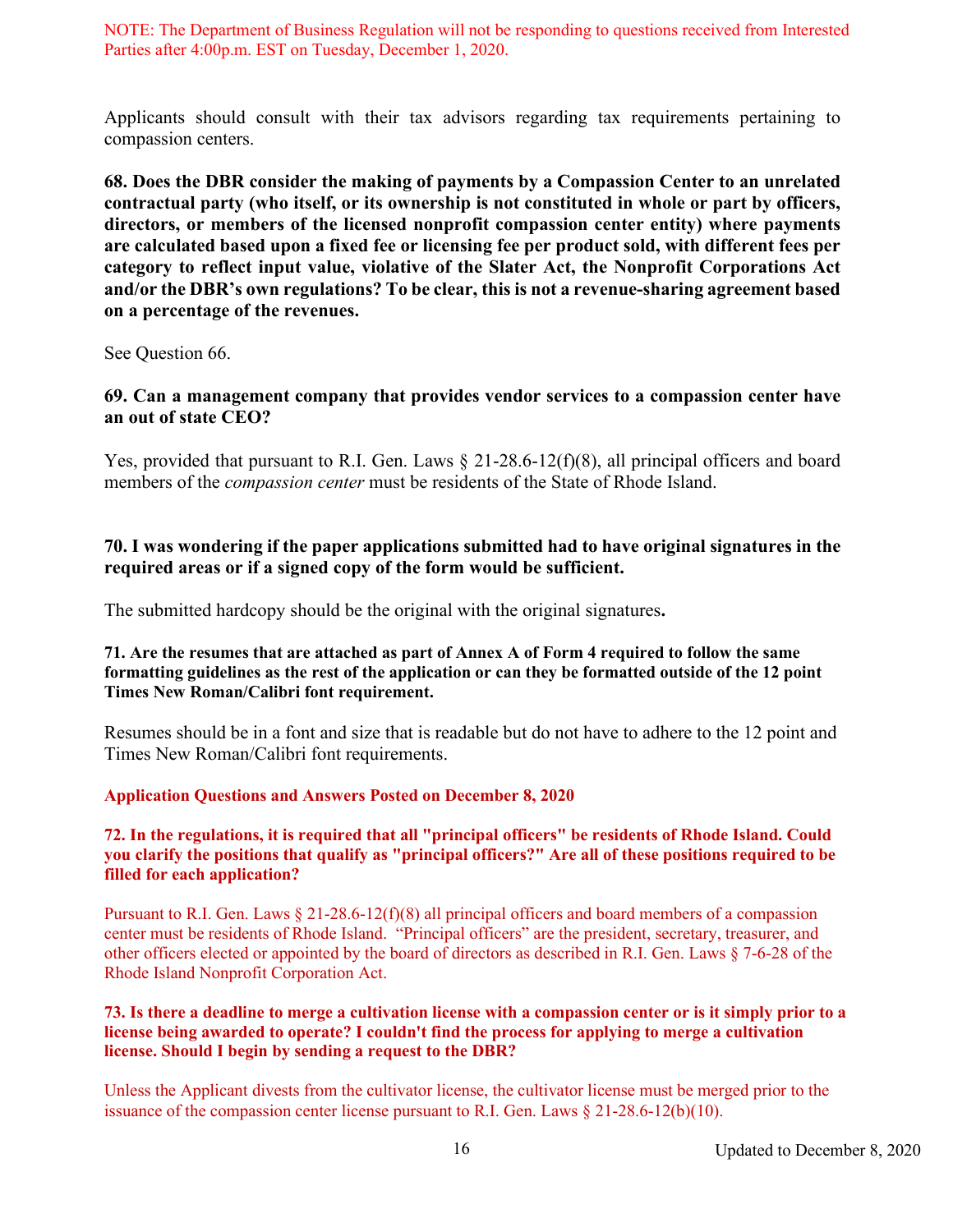Pursuant to  $\S 1.2(F)(7)(b)(3)$  of the Regulations, the applicant shall provide to DBR a certificate from the Rhode Island Secretary of State as to articles of merger of the cultivator license holder entity into the applicant entity or certified articles of dissolution of the cultivator entity, and such other documents evidencing the merger and/or transfer of assets and operations as required by DBR.

Note, any cultivation license to be merged must be disclosed in the compassion center application.

#### **74. Should an applicant merge a cultivation license into a compassion center license, would a commercial kitchen be allowed at the [compassion center] to make edibles? Would that square footage come out of the square footage of the cultivation?**

The manufacturing and processing of medical marijuana products is not considered "cultivation" and will be allowed under the compassion center license regardless of if a cultivation license is merged with a newly issued compassion center license.

The proposed areas where medical marijuana will be stored, processed, packaged, manufactured, and dispensed must be disclosed in the required draft diagram as required on CC Exhibit F (page 44) of the Compassion Center Application.

Please note, that a physical merger of the compassion center and the cultivation facility is not required.

#### **75. Additionally, the same question [Should an applicant merge a cultivation license into a compassion center license, would] a dedicated "weighing room" or "processing room" or "trim room" which would be located in the CC space [be allowed?]**

See Question 74.

#### **76. If a company was formed in November of 2020 for this application only, is a LOGS [Letter of Good Standing] still required?**

CC Form 4, Section 1(C), requires the applicant to provide a Certificate of Good Standing from the Rhode Island Secretary of State. A Certificate of Good Standing is sometimes also called a Certificate of Legal Existence or a Certificate of Status – see further information at the following link to the Secretary of State's website:

<https://www.sos.ri.gov/divisions/business-services/order-certificates>

The application does not require a Letter of Good Standing from the Rhode Island Division of Taxation.

See also Question 67.

#### **77. Can a compassion center application include a principals plan to divest interest in a cultivation facility as well as a plan to merge? If so, when does the decision have to be made whether to divest or merge?**

Yes, both can be included. The Department must be notified prior to licensure of the decision to divest or merge in accordance with the submitted plans.

**78. For a Compassion Center application for a location which requires a special [use] permit under the local zoning laws, is it sufficient to have a letter from the town indicating that the property would qualify for a special [use] permit under their zoning bylaws, or does the applicant actually have to have the final special permit included with the application?**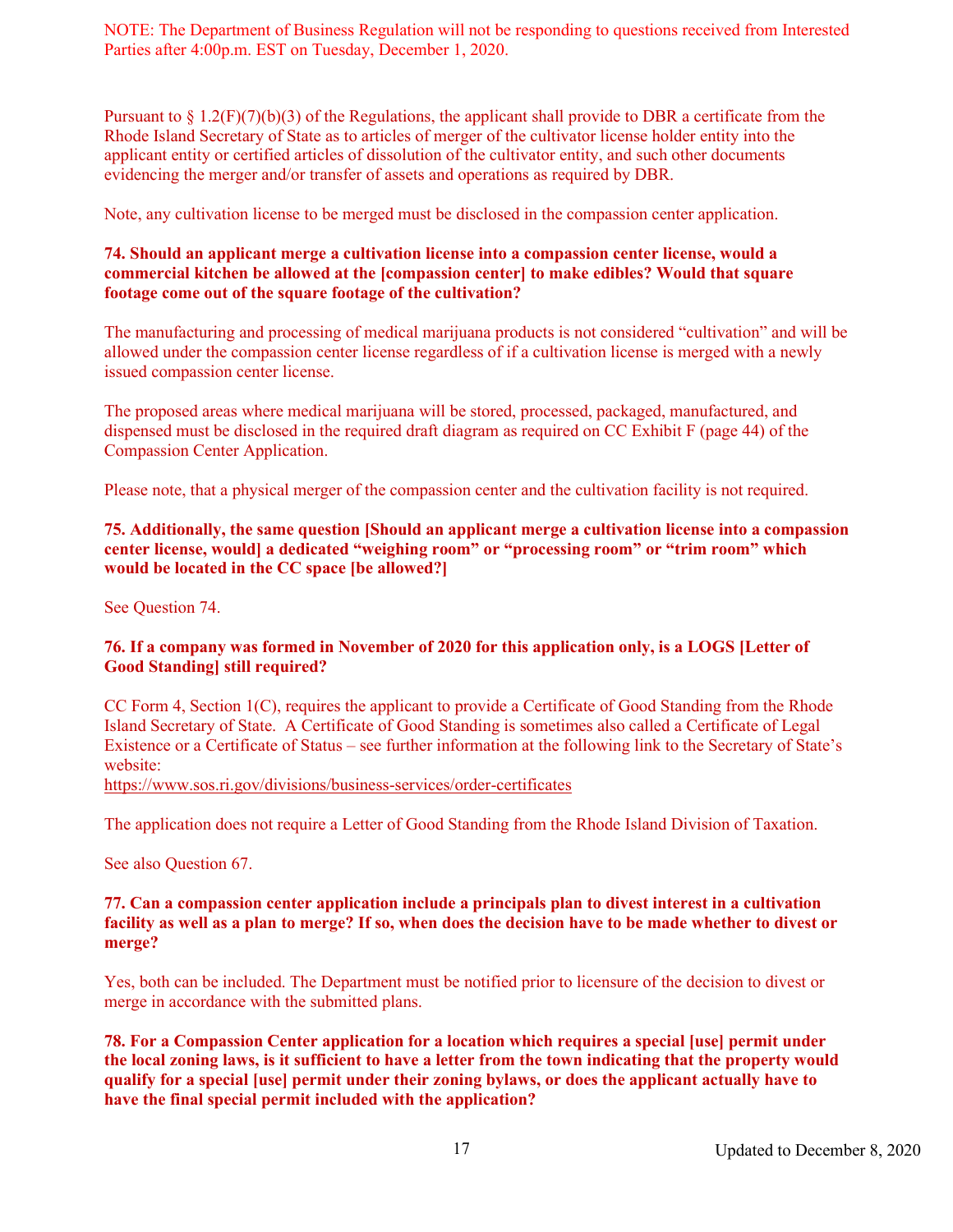See Question 5.

#### **79. Throughout CC Form 2, all sections for each interest holder include a box that reads: "App submitted?" and gives the option to check yes or no. Can you please clarify what this is referring to?**

This box is for Department Use Only and refers to a registry identification (ID) card application being submitted by an individual interest holder in the case of licensure These individual registry ID card applications will be submitted to the Department after an applicant has been selected for licensure as part of final licensure.

#### **80. What qualifies as a restricted area in regard to [CC] Exhibit B [of the Application]? "The [] compliance plan [must] include[], without limitation, a written description of [Applicant's policies, procedures], and plan with regard to patient privacy, sales to out-of-state patients, procedures for access to restricted areas …"?**

Restricted areas include, **any** area containing medical marijuana and medical marijuana products and areas where surveillance recording equipment is used and maintained.

**81. If an applicant cannot get a final zoning/approval certificate due to the town's requirement for a special use permit, can the DBR please confirm that an applicant will be disqualified if the applicant does not provide a letter from an authorized zoning official that:1. Confirms that a complete zoning application has been received by and is under review by the city/town. 2. The projected timetable for final decision.**

See Questions 5: An Applicant who does not provide the required documentation will be disqualified.

#### **82. Will it be allowable to have Felons on the [nonprofit corporation (NFP)] Board? We would like to focus on social justice.**

Pursuant to R.I. Gen. Laws  $\S 21-28.6-12(c)(7)$  and  $\S 1.4$  of the Regulations, all compassion center principal, officers, board members, agents, and volunteers will be subject to a national criminal identification records check as part of their application for a registry ID card. Individual registry ID card applications and records checks will be submitted to the Department after an applicant has been selected for licensure as part of final licensure and reviewed in accordance with the Act and R.I. Gen. Laws § 28-5.1-14.

**83. Form 2 Section I A provides "LIST ALL PERSONS AND/OR ENTITIES WITH ANY OWNERSHIP INTEREST IN APPLICANT/LICENSEE (including corporation stockholders, LLC members, and partners if a partnership; this includes parent companies if applicant/licensee is a subsidiary of another entity)". Since the applicant/ licensee is required by law to be a nonprofit corporation, and since Rhode Island law does not provide for equity ownership of a nonprofit corporation, would the identified "owners" for purposes of this section be, (i) in the case of a nonprofit with a perpetual board, the board of directors and, (ii) in the case of a member-based nonprofit where the members hold the power to appoint and remove directors with or without cause, the members?**

Individuals serving on the board of directors and members of the nonprofit corporation applicant must be disclosed. See R.I. Gen. Laws §§ 7-6-15 and 7-6-22. Applicants should consult with their legal advisors regarding these and other corporate matters.